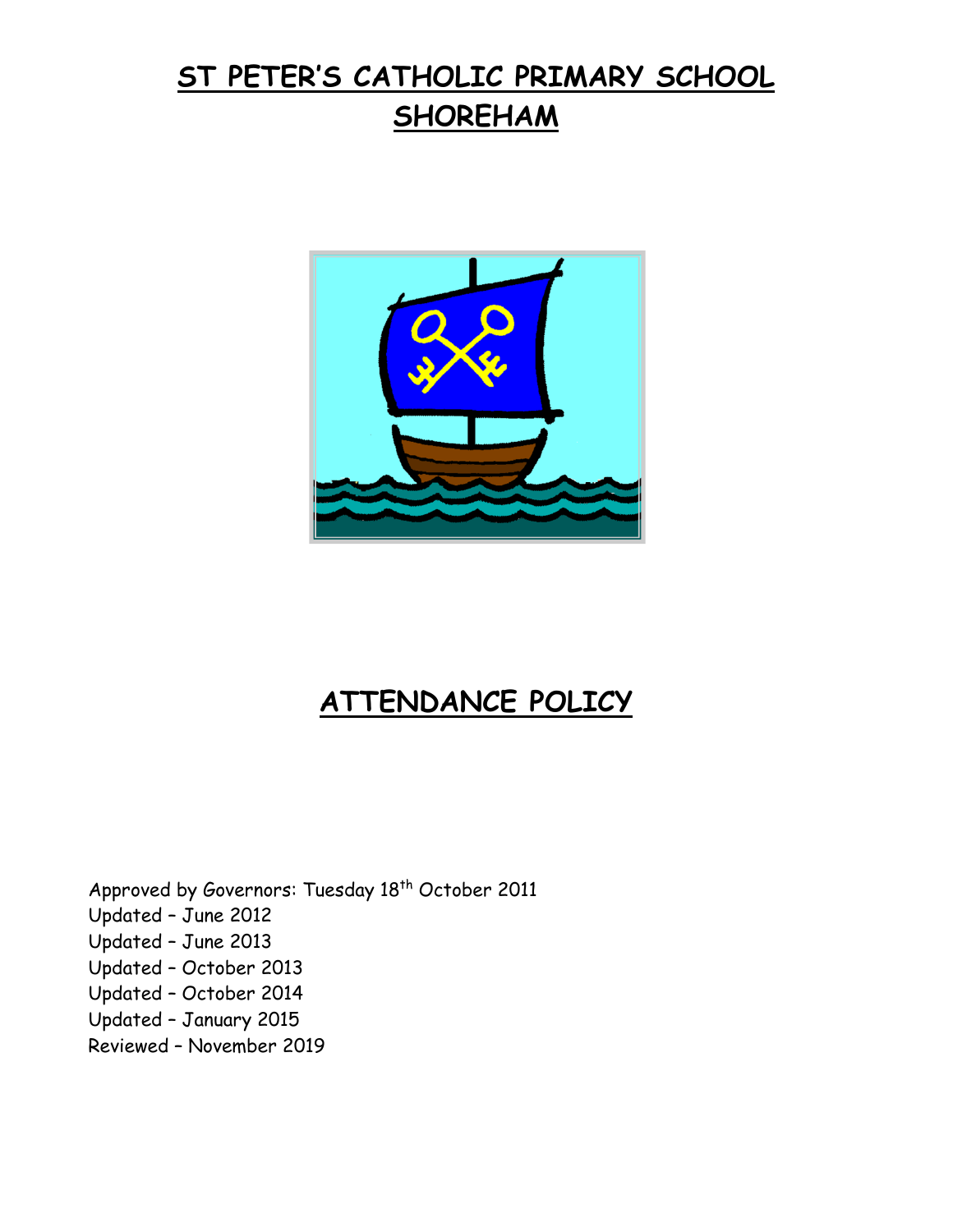## **ATTENDANCE POLICY**

#### **"Success starts by being at school"**

#### Introduction

At St Peter's Catholic Primary School we aim to provide all of our children with the maximum opportunities to fulfill their potential.

Regular and punctual school attendance is of great importance in ensuring that all children have full access to the curriculum. Valuable learning time is lost when children are absent or late. At St Peter's, most parents understand the need for regular and punctual attendance and work in partnership with the school to achieve this.

Children should be at school, on time, every day the school is open unless the reason for absence is unavoidable. Ensuring your child's regular attendance at school is parents' legal responsibility and permitting absence from school without good reason creates an offence in law and can result in prosecution.

As a primary school we hope to lay the foundations for good habits by ensuring good attendance and punctuality right from the first day in Reception. Being flexible or laid back about attendance is not going to do a child any favours. Every day in primary school matters and lost time is not easily made up.

Different patterns of absence have different effects. Missing very odd days here and there can be absorbed. Missing odd days more frequently leads to disrupted learning, both for the actual lessons lost and continuity between lessons – the days following an absence are also disrupted as the child struggles to make sense due to gaps in learning. Missing large chunks of time results in the child missing whole units of work, which are difficult to make up. In cases of extended illness, where absence from school is unavoidable, the school will give parents details of the work covered.

#### Persistent Absence

Missing roughly a day a week (attendance at 85%) results in significant loss of learning to the detriment of the child's achievement of potential. **A child whose attendance is at 85% or below is a 'persistent absentee'.** We need parents' fullest support and cooperation to tackle this. All absence is monitored on a weekly basis and parents will be contacted when attendance slips. The Pupil Entitlement: Investigation (PEI) Department at WSCC may also become involved.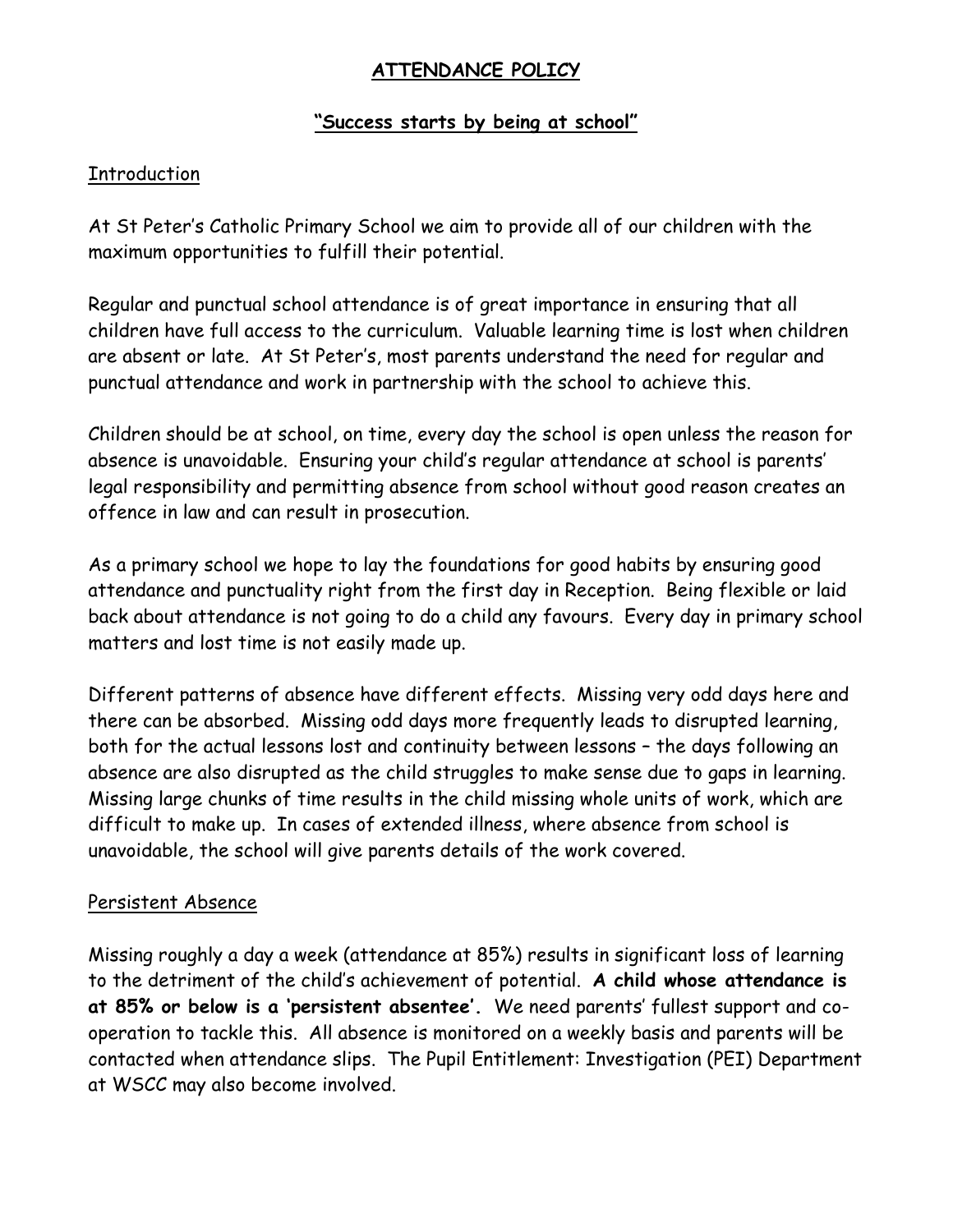## Pupil Entitlement: Investigation (PEI)

Parents are encouraged to contact the school at an early stage, if there is a problem with their child's attendance or if their child is reluctant to come to school, and to work with staff in resolving any problems. If difficulties cannot be sorted out using this approach, the school may refer the child to Pupil Entitlement: Investigation who can use sanctions such as a Fixed Penalty Notice or prosecution in the Magistrates Court.

## Authorised or Unauthorised?

Every half-day absence has to be classified by the school, not the parents, as either 'Authorised' (with the school's permission) or 'Unauthorised' (without the school's permission). This is why information about the cause of each absence is always required.

'Authorised' absences are time away from school for a reason such as genuine illness of the child, or other unavoidable cause. Absence known to be for the following reasons would most likely be authorised –

- Illness;
- Religious Observance;
- Attendance at medical appointments which cannot be made outside school hours.

'Unauthorised' absences are those which the school does not consider reasonable and may include –

- Parents keeping children off school unnecessarily this is deemed truancy, i.e parentally condoned absence without the school's permission;
- Absences which have not been properly explained;
- Children who arrive at school too late to get a mark in the register, i.e. after the register closes at 9.15am;
- Requests for to withdraw a child from learning which have been denied;

## Term Time Holiday

The Department for Education have informed schools that amendments have been made to the 2006 Education Regulations removing references to family holidays and extended leave as well as the statutory threshold of ten school days. The amendments make it clear that from 2013 Headteachers may not grant any leave of absence during term time unless there are exceptional circumstances.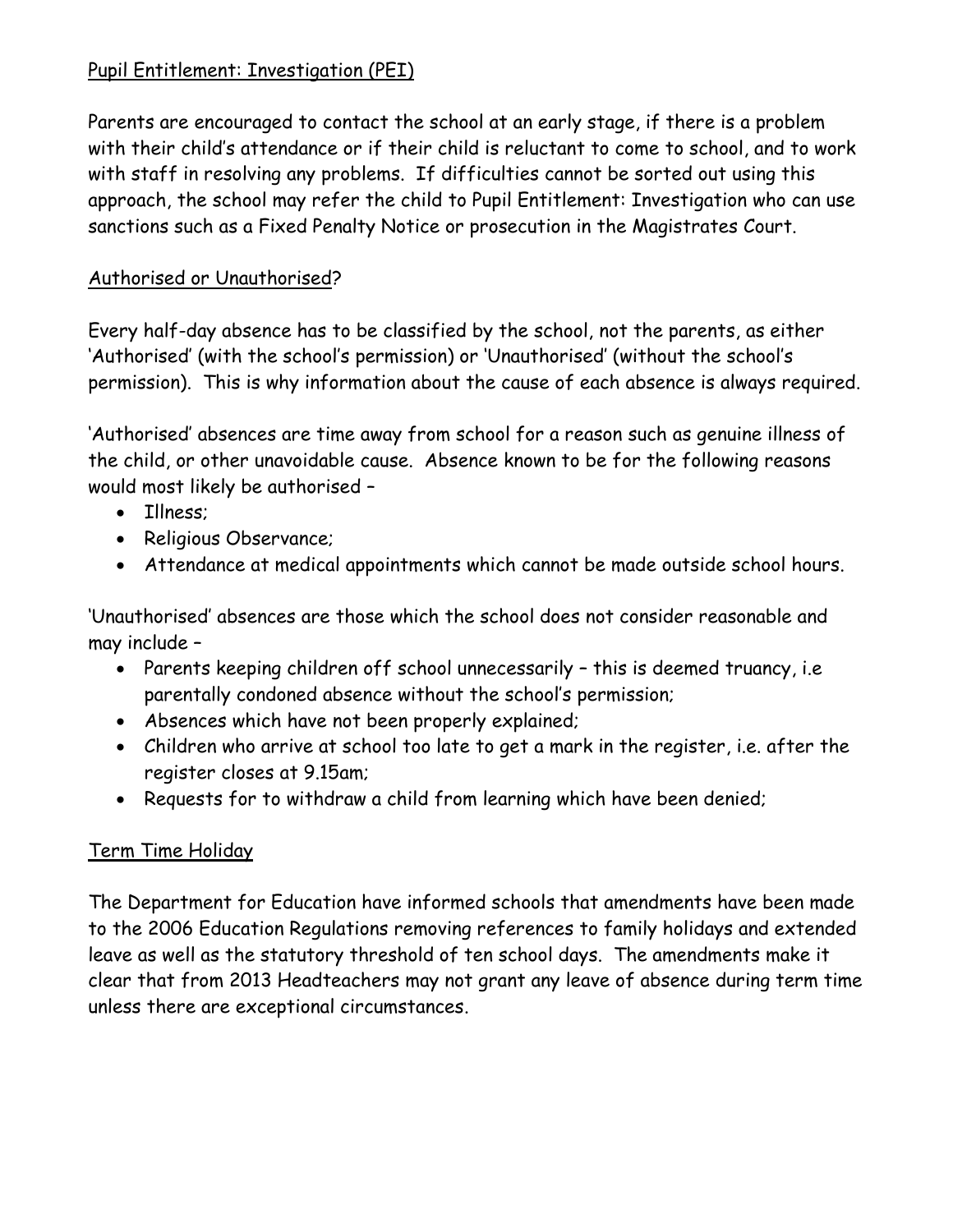## Fixed Penalty Notices

Fixed Penalty Notices for absence from school can be issued by Pupil Entitlement: Investigation (PEI) based on requests from school.

The following circumstances are considered as appropriate reasons for the issuing of Fixed Penalty Notices –

- Truancy;
- Parentally-condoned absences;
- Holidays in term time;
- Persistent lateness after the register has closed.

A pupil has to be absent from school in one of these circumstances for at least 10 sessions in any term before the issuing of a Fixed Penalty Notice can be considered.

#### Absence Procedures

Absences caused by the child's illness will generally be classified as authorised absences. The nature of the illness will need to be provided so that the school can monitor illness patterns, especially contagious illnesses.

- 1. Parents are requested to telephone the school office (01273 454066) on the first morning of the child's absence.
- 2. When a child has not been registered as present, and no notification has been received, office staff will firstly send a text message to parents asking them to contact the school. If no response is received, this will be followed up by a telephone call to parents to establish the whereabouts of the child. This is done for safeguarding reasons. If no reply is received to the text message or telephone call, the absence will be classified as unauthorised.
- 3. Unexplained absence will be followed up by a letter sent home, seeking written explanation.
- 4. Medical appointments should be made outside of school hours or, failing that, as far as possible in the afternoon rather than in the morning. A copy of the medical appointment should be given to the school office.
- 5. Illness of a family member is not an acceptable reason for a child to be away from school and any absence for this reason will be classified as unauthorised.
- 6. A 'Request from Withdrawal from Learning' form must be completed and returned to the school office as soon as possible in advance of the leave. Detailed reasons for the request must be given.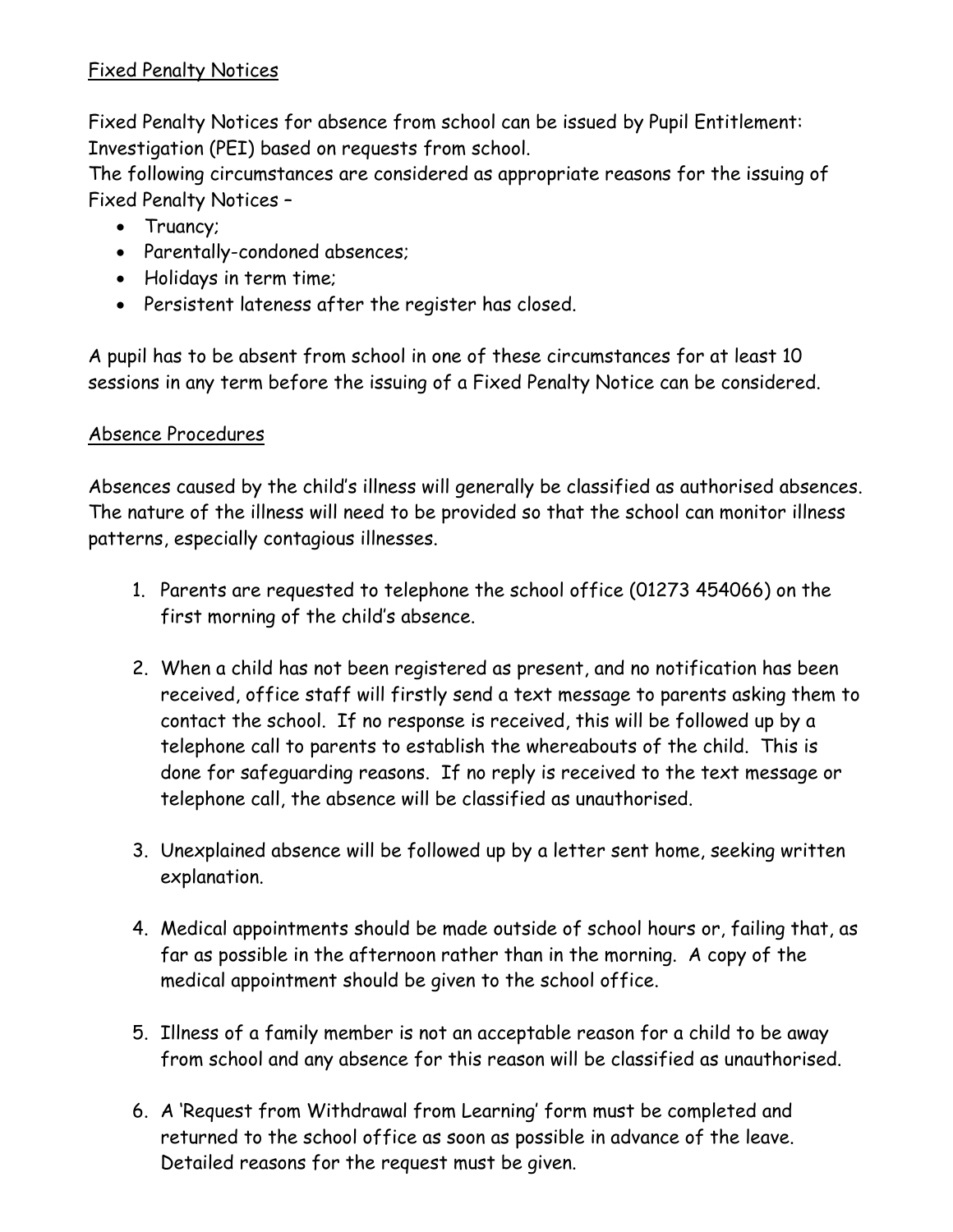- 7. Absence following the denial of a request will be recorded as unauthorised absence. This is deemed to be truancy as it is parentally condoned absence without the school's permission.
- 8. For pupils who have 10 or more unauthorised absences in a 10 week consecutive period, the school will make a referral to Pupil Entitlement: Investigation (PEI) for a Fixed Penalty Notice to be issued. This is in line with Local Authority guidance.
- 9. All children will have their absence information included in the end of year annual school report.

Each child's attendance at school can be summarized as –

| 96%+ Excellent           | Well done! This will help all aspects of their life and<br>supports a positive work ethic.                                      |
|--------------------------|---------------------------------------------------------------------------------------------------------------------------------|
| 94-95% Average           | Well done, strive to build on this.                                                                                             |
| 85-93% Poor              | Absence is now affecting attainment and progress at<br>school                                                                   |
| Below 85% Unacceptable - | Absence is causing serious concern. It is affecting the<br>child's attainment and progress and is disrupting their<br>learning. |